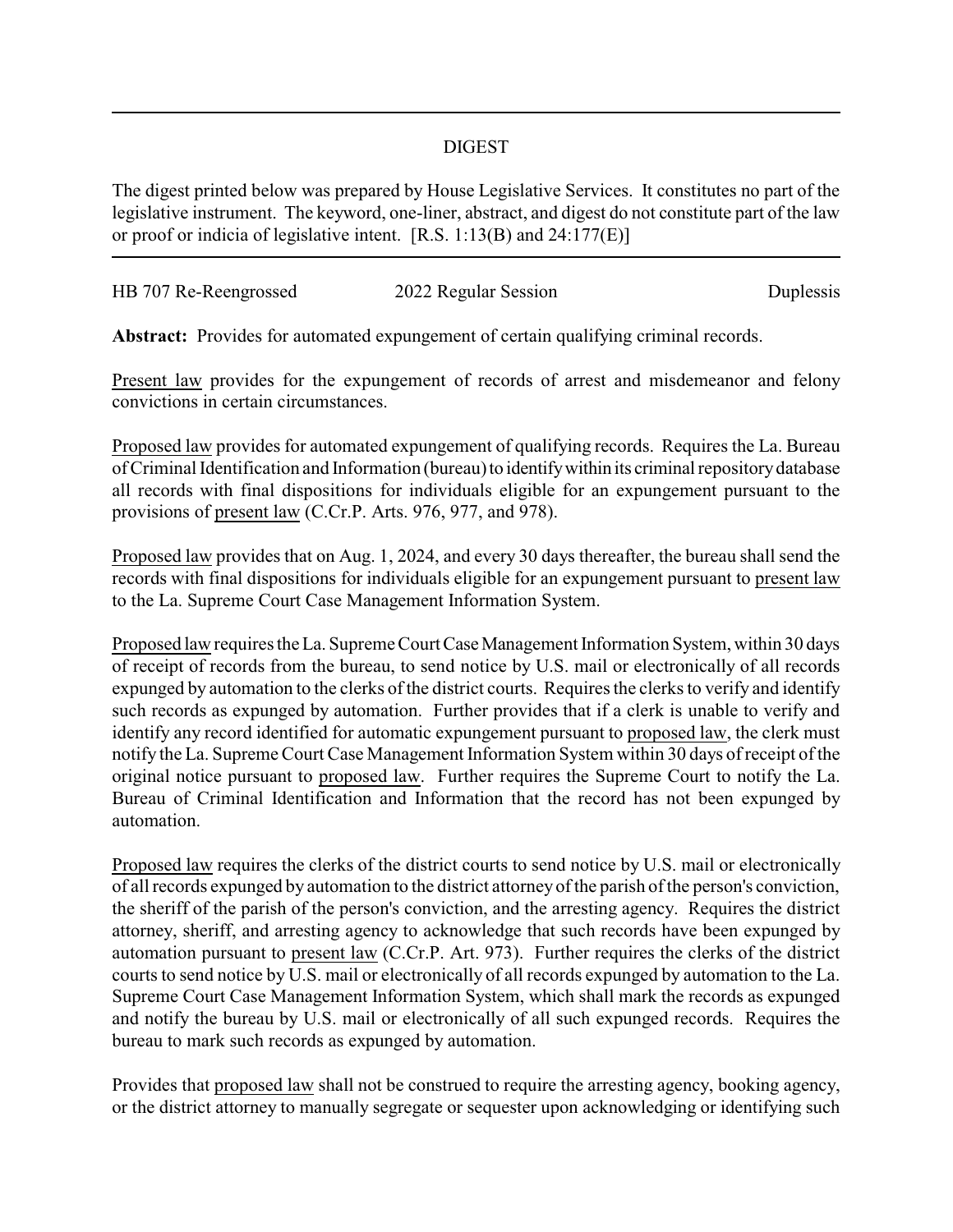records.

Proposed law authorizes the office of state police to adopt and promulgate rules and regulations to carry out the provisions of proposed law for criminal records in district courts which date back to Jan. 1, 2000. Further urges and requests the supreme court to adopt rules to carry out the provisions of proposed law.

Present law (C.Cr.P. Art. 973(E)) provides that present law shall not be construed to limit or impair in any way the subsequent use of any expunged record of any arrests or convictions by a law enforcement agency, criminal justice agency, or prosecutor including its use as a predicate offense, for the purpose of the Habitual Offender Law, or as otherwise authorized by law.

Proposed law amends present law to include that the effect of an expunged record shall not be construed to limit or impair the subsequent use of any expunged record of any arrests or convictions by a judge, magistrate, or commissioner for the purpose of setting bail or sentencing.

Require the legislature, no later than June 30, 2024, to appropriate funding necessary for the implementation of proposed law to the La. Commission on Law Enforcement for distribution to each sheriff in the state in proportion to the number of automatic expungements submitted to the sheriff by the clerks of court pursuant to proposed law.

Effective if an Act or Acts that originated in the 2022 R.S. of the Legislature make specific appropriations to the office of state police, the La. Supreme Court, and the La. Clerks' Remote Access Authority for the implementation of proposed law. If such appropriations are contained in a single Act, proposed law becomes effective when the Act that made the appropriations becomes effective. If such appropriations are made in different Acts, proposed law becomes effective when the Act having the later effective date becomes effective.

(Amends C.Cr.P. Art. 973(E); Adds C.Cr.P. Art. 985.2)

## Summary of Amendments Adopted by House

The Committee Amendments Proposed by House Committee on Administration of Criminal Justice to the original bill:

- 1. Require the La. Supreme Court Case Management Information System to send notice by U.S. mail or electronically of all records identified pursuant to proposed law to be expunged to the clerks of the district courts.
- 2. Remove the requirement for the bureau to identify records as expunged by automation and require the clerks of the district courts to verify and identify such records.
- 3. Require the clerks of the district courts to also send notice by U.S. mail or electronically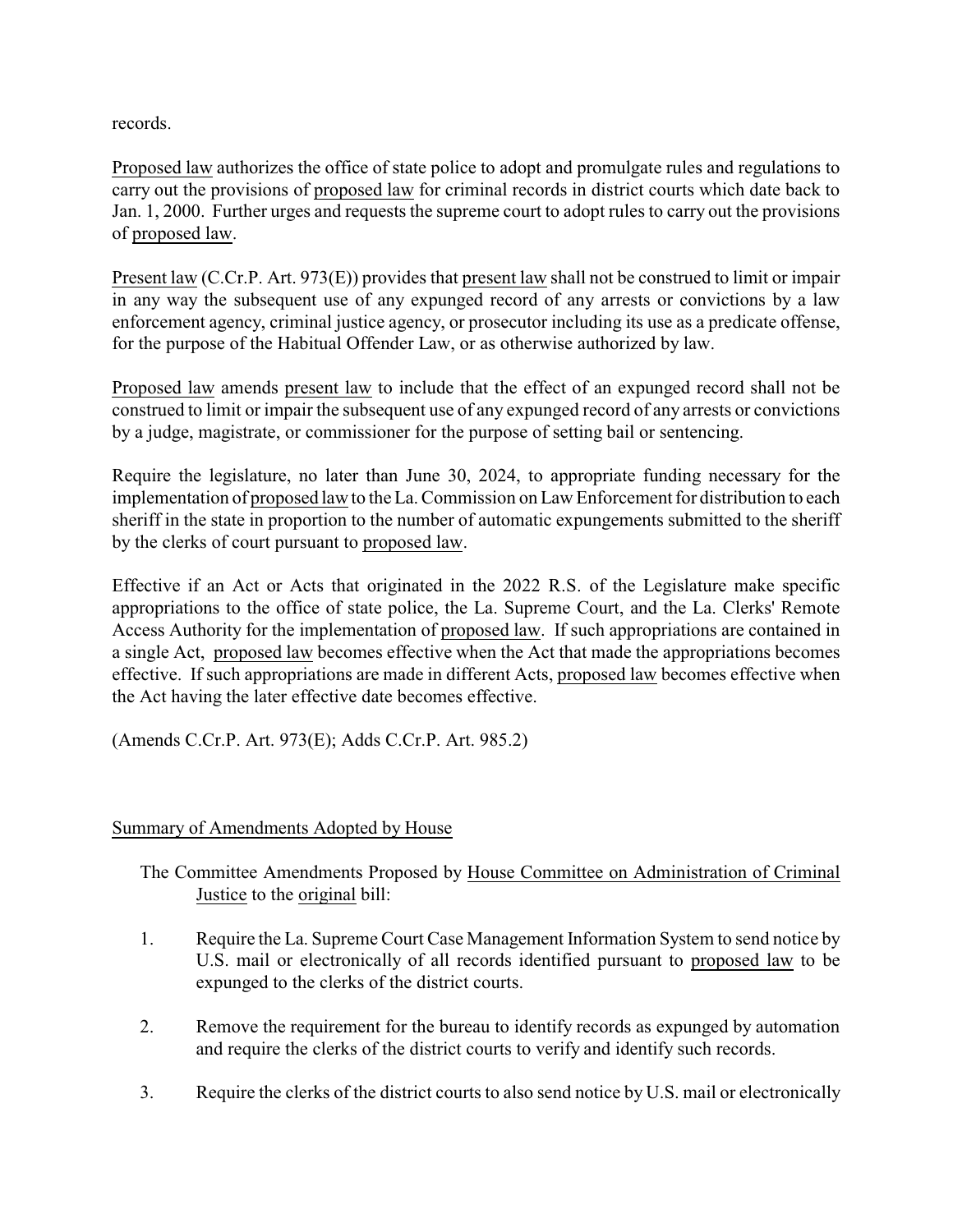of all records expunged by automation to the La. Supreme Court Case Management and Information System and the bureau.

4. Require the La. Supreme Court Case Management and Information System and the bureau to identify records as expunged by automation.

TheCommitteeAmendments Proposed byHouse Committee on Appropriations to the engrossed bill:

- 1. Add provision requiring a clerk to take certain action when unable to verify and identify a record identified for automatic expungement.
- 2. Remove requirement that the district attorney identify records as expunged by automation.
- 3. Add requirement that the district attorney acknowledge records as expunged by automation.
- 4. Make technical changes.
- 5. Add provision urging and requesting the La. Supreme Court to adopt rules to carry out the provisions of proposed law.
- 6. Add provision making proposed law effective if and when an Act or Acts originating in the 2022 Regular Session of the legislature making specific appropriations to the office of state police and the La. Supreme Court for the implementation of proposed law becomes effective.

## The House Floor Amendments to the reengrossed bill:

- 1. Require the legislature to appropriate funding necessary for the implementation of proposed law to the La. Commission on Law Enforcement for distribution to each sheriff in the state in proportion to the number of automatic expungements submitted to the sheriff by the clerks of court.
- 2. Provide that proposed law becomes effective if an Act or Acts of the Legislature originating in the 2022 R.S. contains an appropriation for the La. Clerks' Remote Access Authority.
- 3. Remove proposed law which required the sheriff and arresting agency to identify the records as expunged by automation.
- 4. Require the district attorney, sheriff, and arresting agencyto acknowledge certain records as expunged by automation.